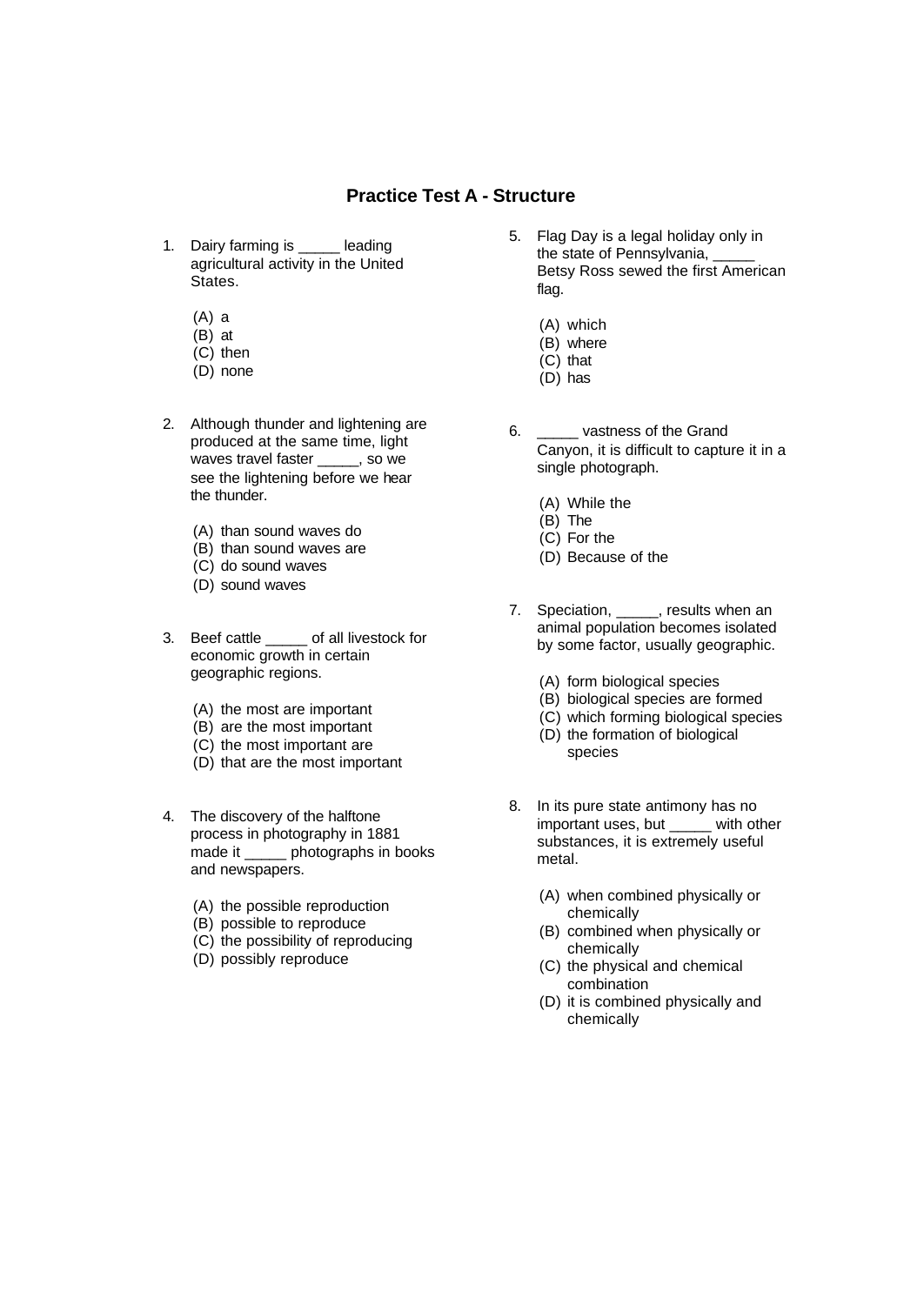- 9. The dawn redwood appears \_ some 100 million years ago in northern forests around the world.
	- (A) was flourished
	- (B) having to flourished
	- (C) to have flourished
	- (D) have flourished
- 10. Beginning in the Middle Ages, composers of Western music used a system of notating their compositions \_\_\_\_\_ be performed by musicians.
	- (A) will
	- (B) that
	- (C) and when to
	- (D) so they could
- 11. Civil Rights are the freedoms and rights \_\_\_\_\_ as a member of a community, state, or nation.
	- (A) may have a person
	- (B) may have a person who
	- (C) a person may have
	- (D) and a person may have
- 12. Richard Wright enjoyed success and influence \_\_\_\_\_ among Black American writers of his era.
	- (A) were unparalleled
	- (B) are unparalleled
	- (C) unparalleled
	- (D) the unparalleled
- 13. \_\_\_\_\_ of large mammals once dominated the North American Prairies: the American bison and the pronghorn antelope.
	- (A) There are two species
	- (B) With two species
	- (C) Two species are
	- (D) Two species
- 14. Franklin D. Roosevelt was \_\_\_\_\_ the great force of radio and the opportunity it provided for taking government policies directly to the people.
	- (A) as the first President he understood fully
	- (B) the first President that, to fully understand
	- (C) the first President fully understand
	- (D) the first President to understand fully
- 15. During the late fifteenth century, \_\_\_\_\_ of the native societies of America had professions in the fields of arts and crafts.
	- (A) only a few
	- (B) a few but
	- (C) few, but only
	- (D) a few only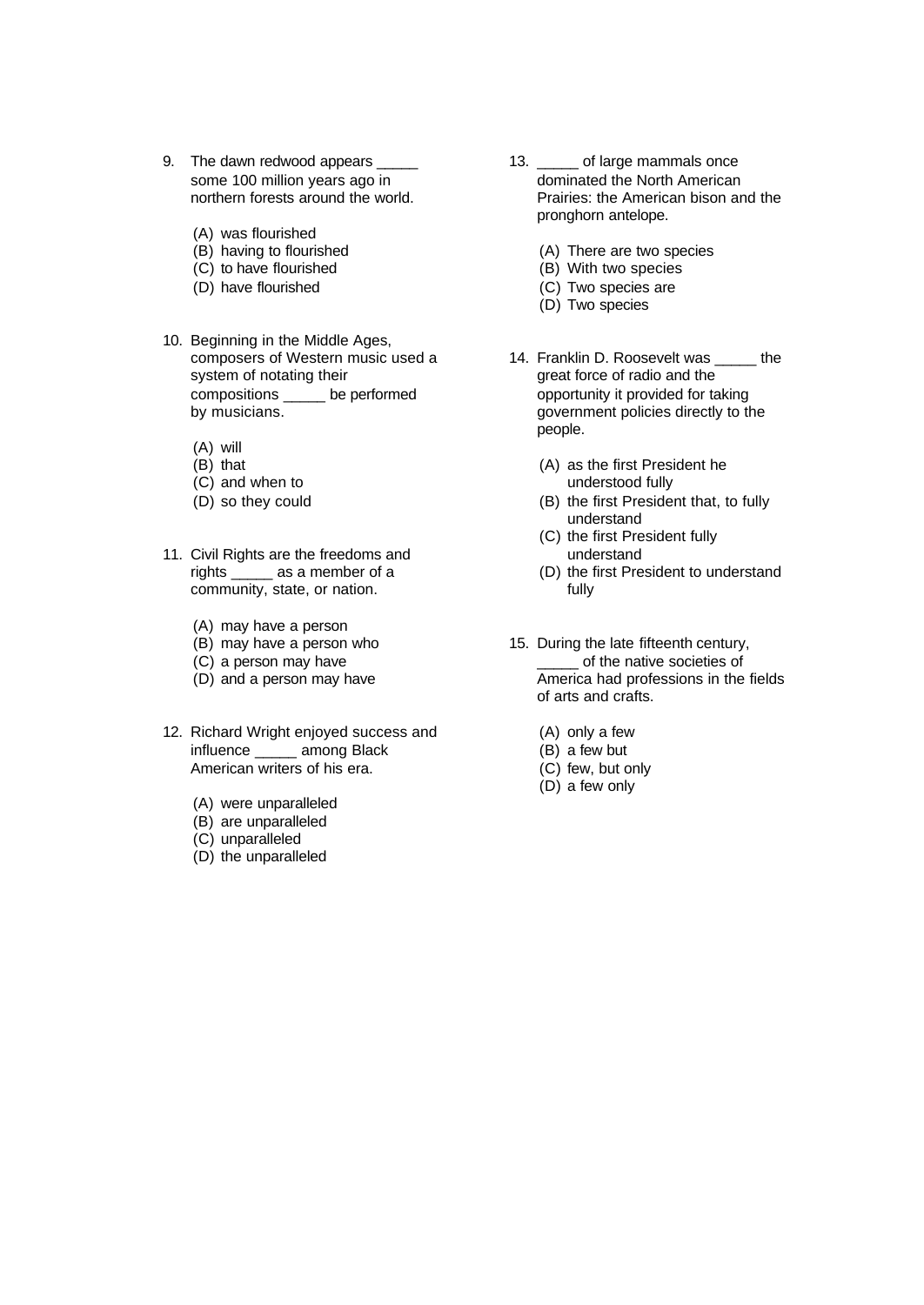## **Practice Test A – Written Expression**

- 16. The firstly naval battle of the Revolutionary War was fought off the coast of Machias, Maine, in June 1775.
- 17. The public ceremonies of the Plains Indians are lesser elaborate than those of the Navajo in the Southwest.
- 18. In some species of fish, such the three-spined stickleback, the male, not the female, performs the task of caring for the young.
- 19. When she retires in September 1989, tennis champion Christine Evert was the most famous woman athlete in the United States.
- 20. The ancient Romans used vessels equipped with sails and banks of oars to transporting their armies.
- 21. Dinosaurs are traditionally classified as cold-blooded reptiles, but recent evidence based on eating habits, posture, and skeletal structural suggests some may have been warm-blooded.
- 22. Since the Great Depression of the 1930's, social programs such as Social Security have been built into the economy to help avert severity business declines.
- 23. In the 1970's consumer activities succeeded in promoting laws that set safety standards for automobiles, children's clothing, and a widely range of household products.
- 24. Zoos in New Orleans, San Diego, Detroit, and the Bronx have become biological parks where animals roams free and people watch from across a moat.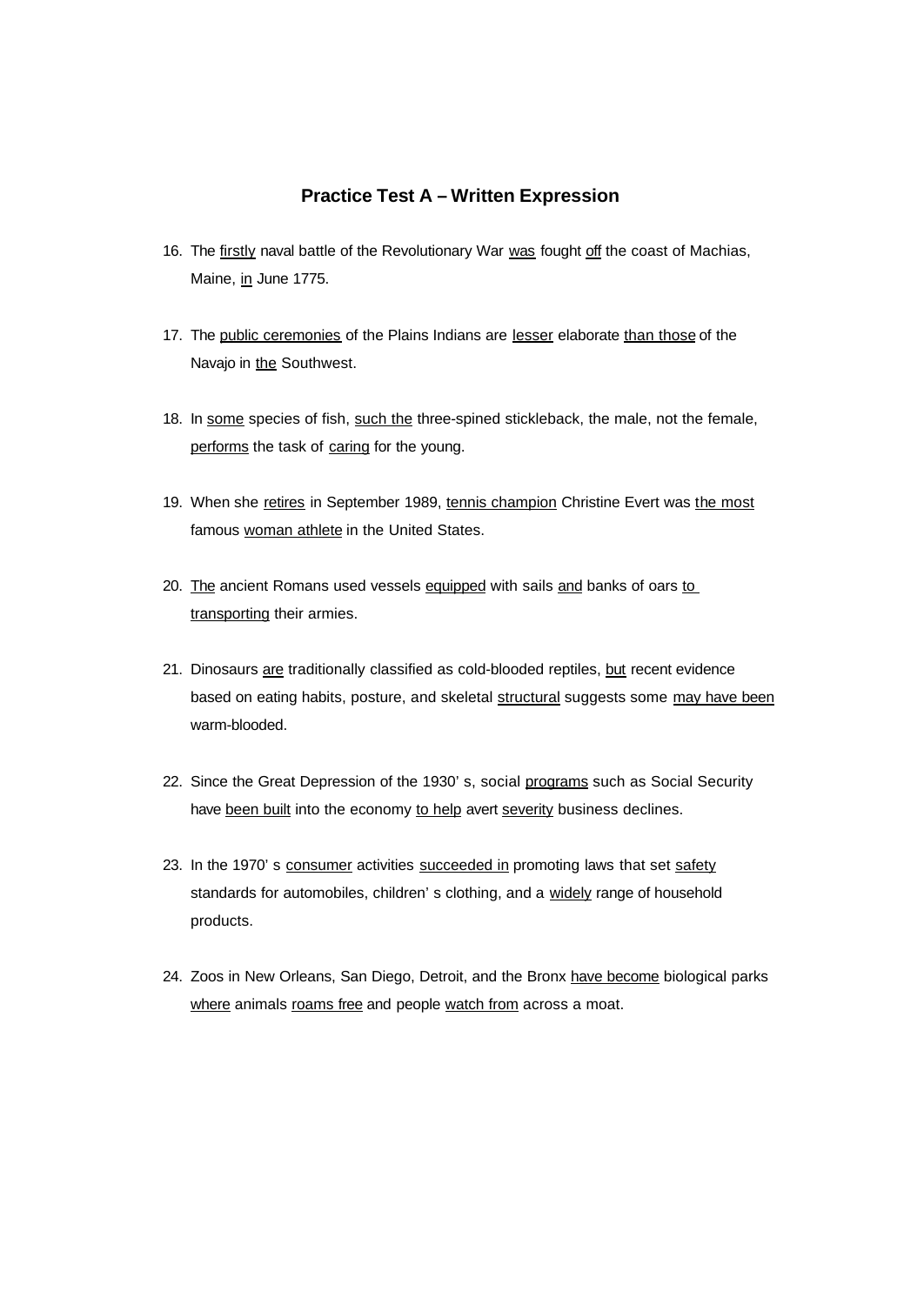- 25. In human beings, as in other mammals, hairs around the eyes are ears and in the nose prevent dust, insects, and other matter from entering these organs.
- 26. The Rocky Mountains were explored by fur traders during the early 1800's in a decades preceding the United States Civil War.
- 27. The works of the author Herman Melville are literary creations of a high order, blending fact, fiction, adventure, and subtle symbolic.
- 28. Each chemical element is characterized to the number of protons that an atom of that element contains, called its atomic number.
- 29. The body structure that developed in birds over millions of years is well designed for flight, being both lightly in weight and remarkably strong.
- 30. From 1905 to 1920, American novelist Edith Wharton was at the height of her writing career, publishing of her three most famous novels.
- 31. In the early twentieth century, there was considerable interesting among sociologists in the fact that in the United States the family was losing its traditional roles.
- 32. Although pure diamond is colorless and transparent, when contaminated with other material it may appear in various color, ranging from pastels to opaque black.
- 33. Comparative anatomy is concerned to the structural differences among animal forms.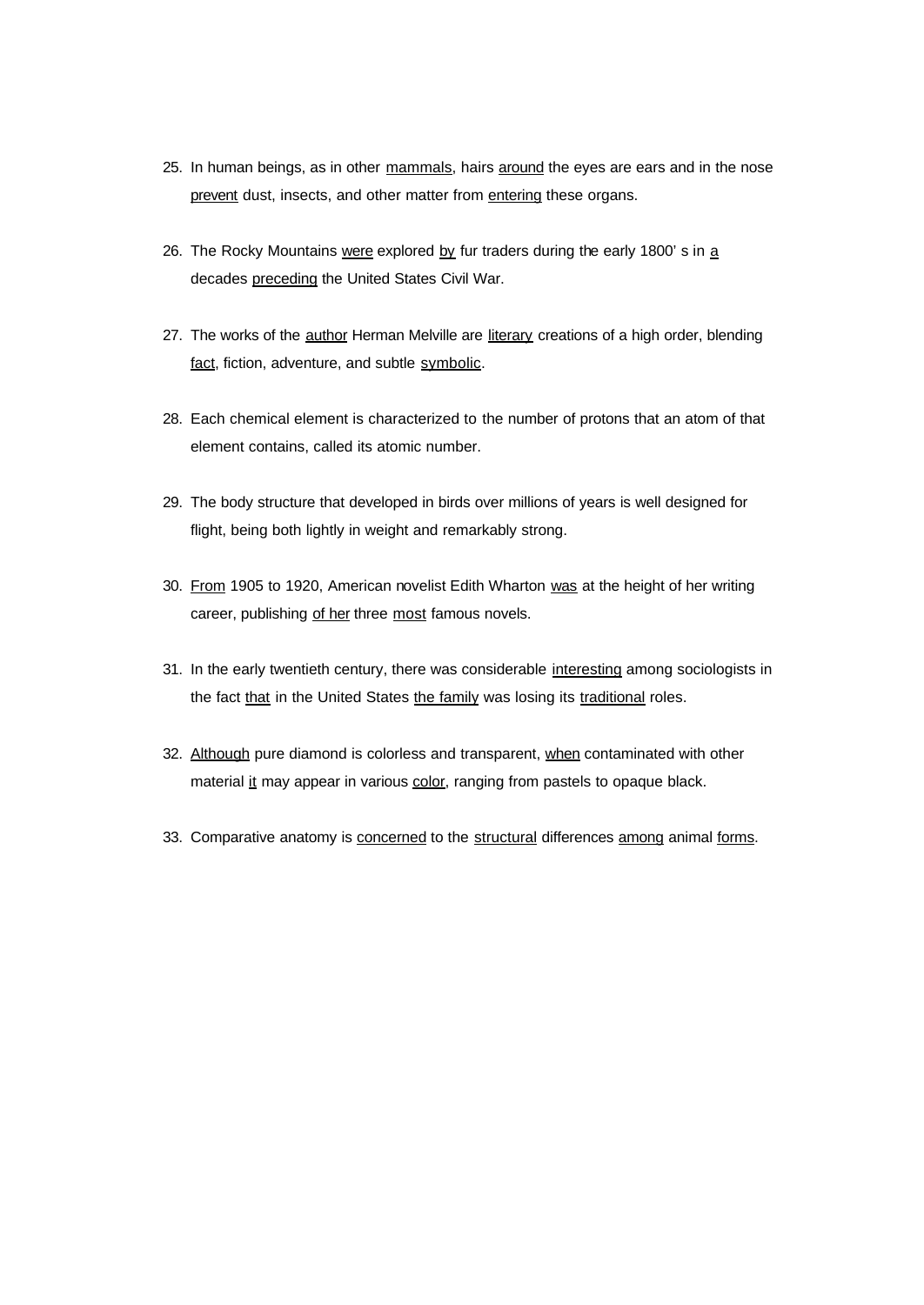- 34. A seismograph records oscillation of the ground caused by seismic waves, vibrations that travel from its point of origin through the Earth or along its surface.
- 35. Electric lamps came into widespread use during the early 1900's and have replaced other type of fat, gas, or oil lamps for almost every purpose.
- 36. Located in Canada, the Columbia Icefield covers area of 120 square miles and is 3,300 feet thick in some places.
- 37. Composer Richard Rodgers and lyricist Oscar Hammerstein II brought to the musical Oklahoma! extensive musical and theatrical backgrounds as well as familiar with the traditional forms of Operetta and musical comedy.
- 38. Because of its vast tracts of virtually uninhabited northern forest, Canada has one of the lowest population density in the world.
- 39. Rice, which it still forms the staple diet of much of the world' s population, grows best in hot, wet lands.
- 40. Government money appropriated for art in the 1930's made possible hundreds of murals and statues still admiration in small towns all over the United States.